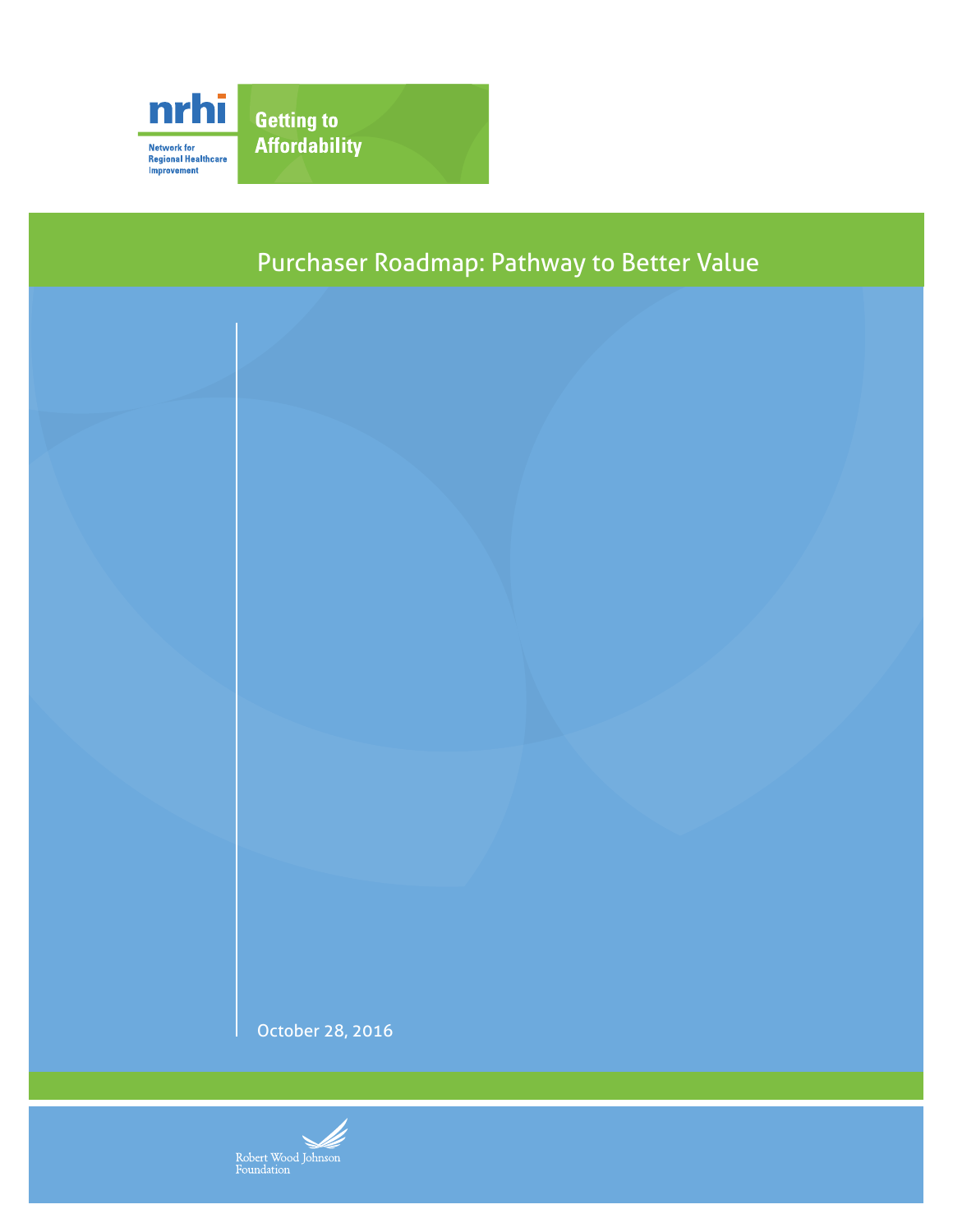# **Acknowledgments**

## **PRIMARY AUTHORS**

Midwest Health Initiative (MHI) Network for Regional Healthcare Improvement (NRHI)

## **CONTRIBUTORS**

Center for Improving Value in Health Care (CIVHC) Maine Health Management Coalition (MHMC) Minnesota Community Measurement (MNCM) Oregon Health Care Quality Corporation (Q Corp) The Health Collaborative (Ohio) The University of Texas Health Science Center at Houston Washington Health Alliance

## **ABOUT THE NETWORK FOR REGIONAL HEALTHCARE IMPROVEMENT (NRHI)**

The Network for Regional Healthcare Improvement is a national organization representing over 35 regional multi-stakeholder groups working toward achieving the Triple Aim of better health, better care, and reduced cost through continuous improvement. NRHI and all of its members are non-profit organizations, separate from state government, working directly with physicians, hospitals, health plans, purchasers, and patients using data to improve healthcare. For more information about NRHI, visit [www.nrhi.org.](http://www.nrhi.org)

## **ABOUT THE ROBERT WOOD JOHNSON FOUNDATION**

For more than 40 years the Robert Wood Johnson Foundation has worked to improve health and health care. We are working with others to build a national Culture of Health enabling everyone in America to live longer, healthier lives. For more information, visit www.rwif.org. Follow the Foundation on Twitter at [www.rwjf.org/twitter](http://www.rwjf.org/twitter) or on Facebook at [www.rwjf.org/facebook](http://www.rwjf.org/facebook).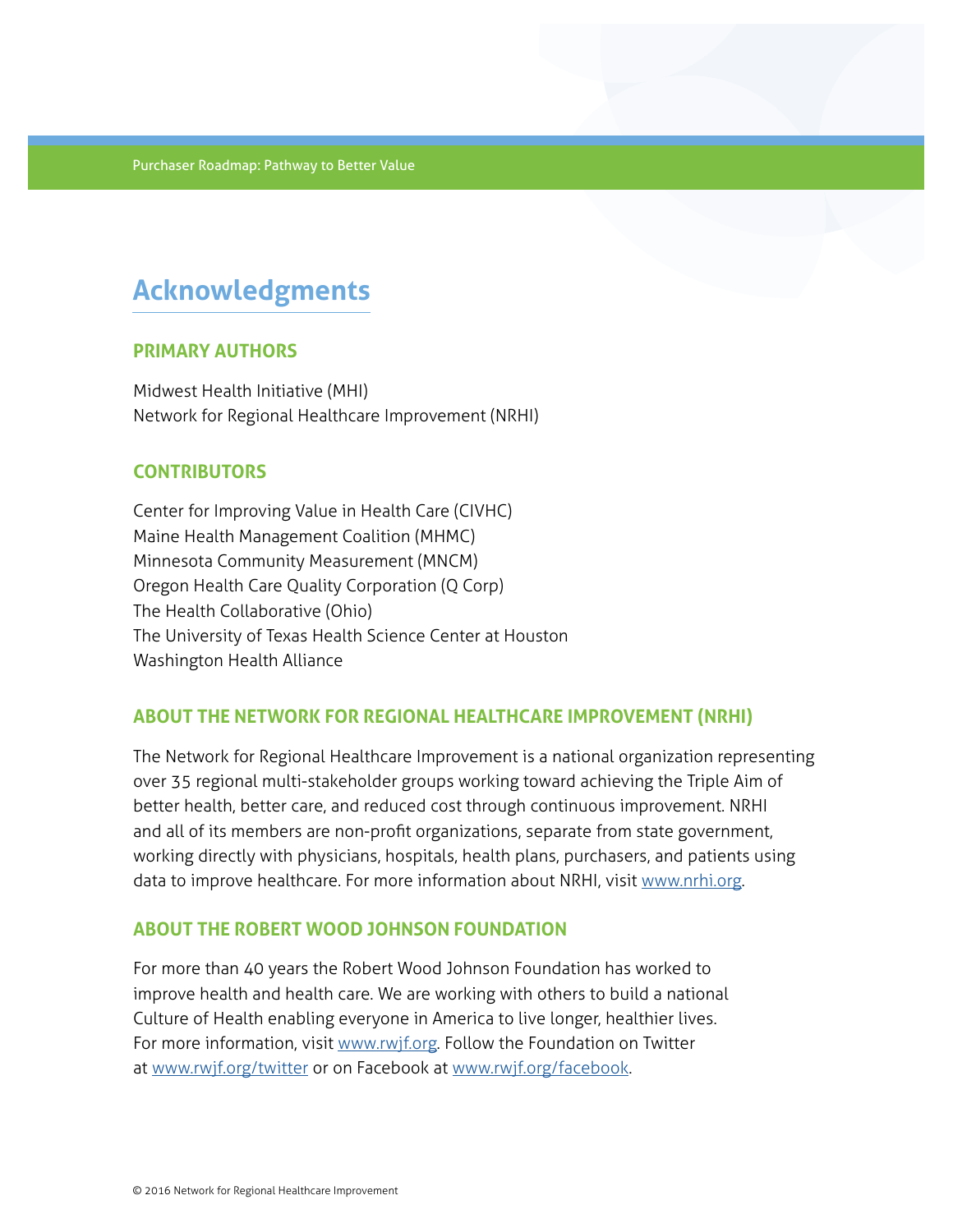As every purchaser knows, it's not easy or inexpensive to offer health benefits in today's complex health care environment. Average annual employer-sponsored health insurance premiums rose more than 60% from 2005 to 2015, including purchaser and worker contributions.<sup>1</sup> Meanwhile, purchasers adapted to unprecedented changes in regulations and documentation following the implementation of the Affordable Care Act. With more than 147 million Americans enrolled in employersponsored health insurance, the costs of an inefficient and ineffective system have impacted businesses' ability to offer high value benefits to employees and maintain a competitive position in the global economy.

Recognizing the need for change, local companies and communities have come together in pursuit of better quality healthcare at a more affordable price. Through the Network for Regional Healthcare Improvement (NRHI), more than 35 regional health improvement collaboratives (RHICs) are illustrating how multi-stakeholder partnerships and data sharing can be used to transform healthcare. As direct buyers of healthcare, purchasers play a significant role in these regional collaboratives and their communities by driving change through value-based benefit design and employee education.

To support purchasers in their efforts, NRHI recently hosted a National Employer Leadership Seminar in Charlotte, North Carolina, May 5 & 6, 2016 (NELS). The meeting, which is described in more detail in Getting to [Affordability National Employer Leadership Seminar Summary](http://www.nrhi.org/uploads/nels-summary-report-final.pdf) was funded with support from Robert Wood Johnson Foundation as part of NRHI's [Getting to Affordability initiative](http://www.nrhi.org/work/multi-region-innovation-pilots/tcoc) and focused on three objectives for supporting purchasers in improving healthcare value:

- 1. Create a shared understanding of the national landscape, present and future, and the role of stakeholders toward paying for value.
- 2. Identify levers available for purchasers to influence and drive the availability of higher quality, affordable healthcare.
- 3. Demonstrate how regional, multi-payer data can be utilized as a catalyst for change.

<sup>1</sup> Foundation, K. F. (2015). *2015 Employer Health Benefits Survey*. Washington, DC: Kaiser Family Foundation and Health Research Educational Trust.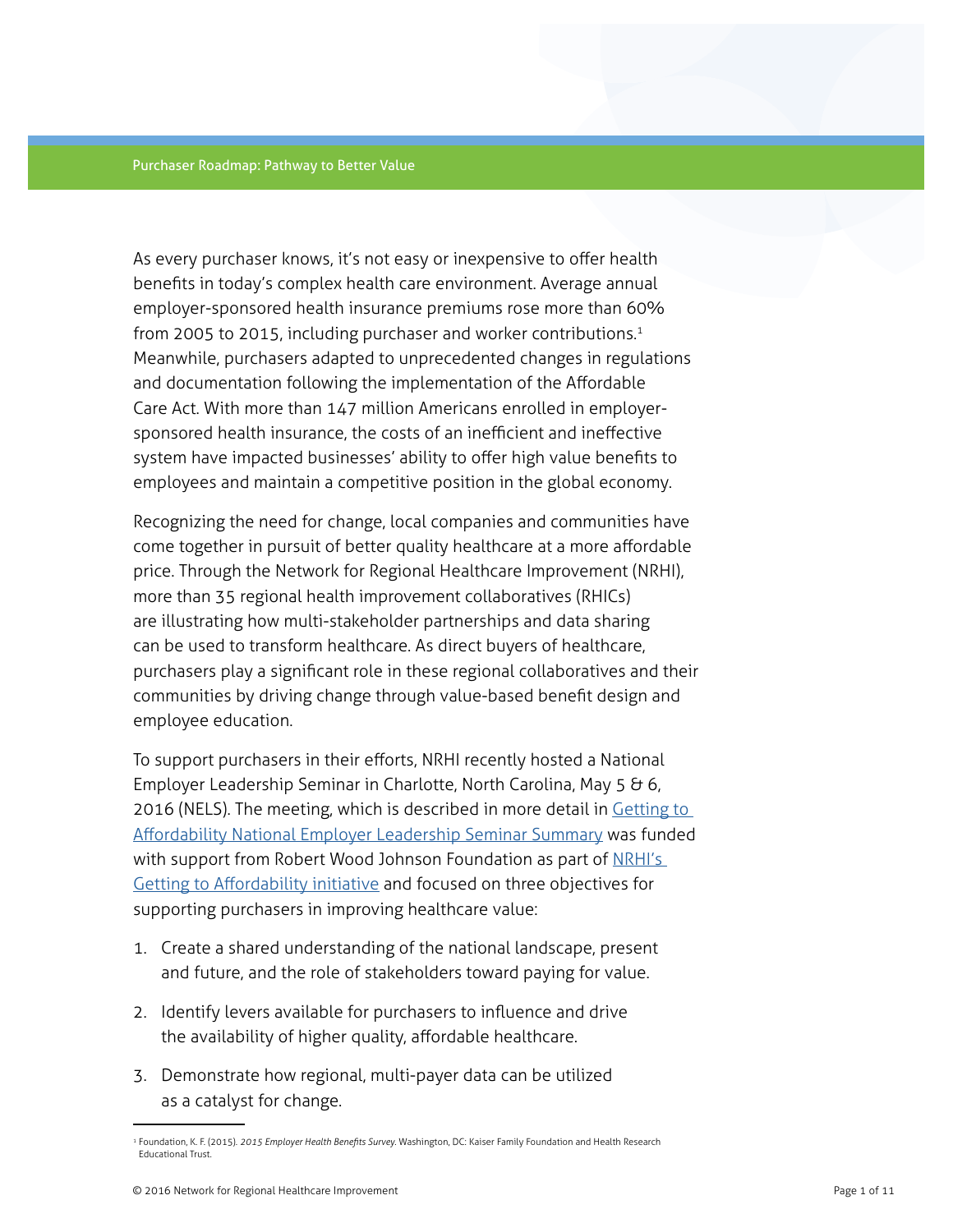**This report provides purchasers an overview of opportunities and best practices associated with the implementation of various valuebased purchasing strategies shared at the two-day seminar.** 

Clearly, rewarding providers for the quality of care delivered, rather than the volume, aligns economic incentives with desired outcomes for patient health and experience. However, implementing value-driven payment strategies can be complex. An ideal solution might require informed purchasers, innovative health plans, enthusiastic care providers and engaged employees all focused on shared metrics for success with neutral, trusted data measuring progress. Purchasers at the NELS outlined three strategies for supporting purchasers in gaining better value and developed a roadmap for each to guide implementation. See [Appendix A.](#page-10-0)

#### Exhibits:

[Leveraging Regional Collaboration \(Exhibit 1\)](#page-10-0) [Utilizing Tiered Provider Networks \(Exhibit 2\)](#page-11-0) [Accountable Care Organization Contracts \(Exhibit 3\)](#page-12-0)

## **LEVERAGING REGIONAL COLLABORATION**

Purchasers are an important voice in driving a high-value health care market. They pay the bills, design the benefit and try to surround their employees in a culture of health. They have a direct ability to influence the behavior of patients and providers. Yet, sometimes the complexities

# *Case Studies: Purchasers making it work, nationally and in their communities*

#### *Lowe's*

*The retailer's Centers of Excellence program provides joint, spine, and cardiac surgeries for employees. With six national locations, the domestic travel surgery program offers 100% benefit for employees (waiving copayments and coinsurance), as well as flight or mileage expenses, lodging, and a daily stipend for the patient and one caregiver. By contracting prospective episode-based bundled payments, Lowe's has achieved substantial savings for medical care, while also lowering readmissions, revisions, and discharges to skilled nursing facilities following these procedures to nearly 0%.* 

#### *Bath Iron Works*

*Union-based purchaser Bath Iron Works has also partnered with its RHIC, Maine Health Management Coalition to obtain benchmarking reports on claims cost drivers to identify employee populations at risk and develop action steps to achieve high-value care.* 

#### *Washington State*

*In 2016, Washington established two value-based medical plans for state employees that hold providers financially and clinically accountable to 19 measures of performance through the Statewide Common Measure Set. By 2019, Washington is aiming to have at least 50% of commercial payments and 80% of state-financed payments linked to value.*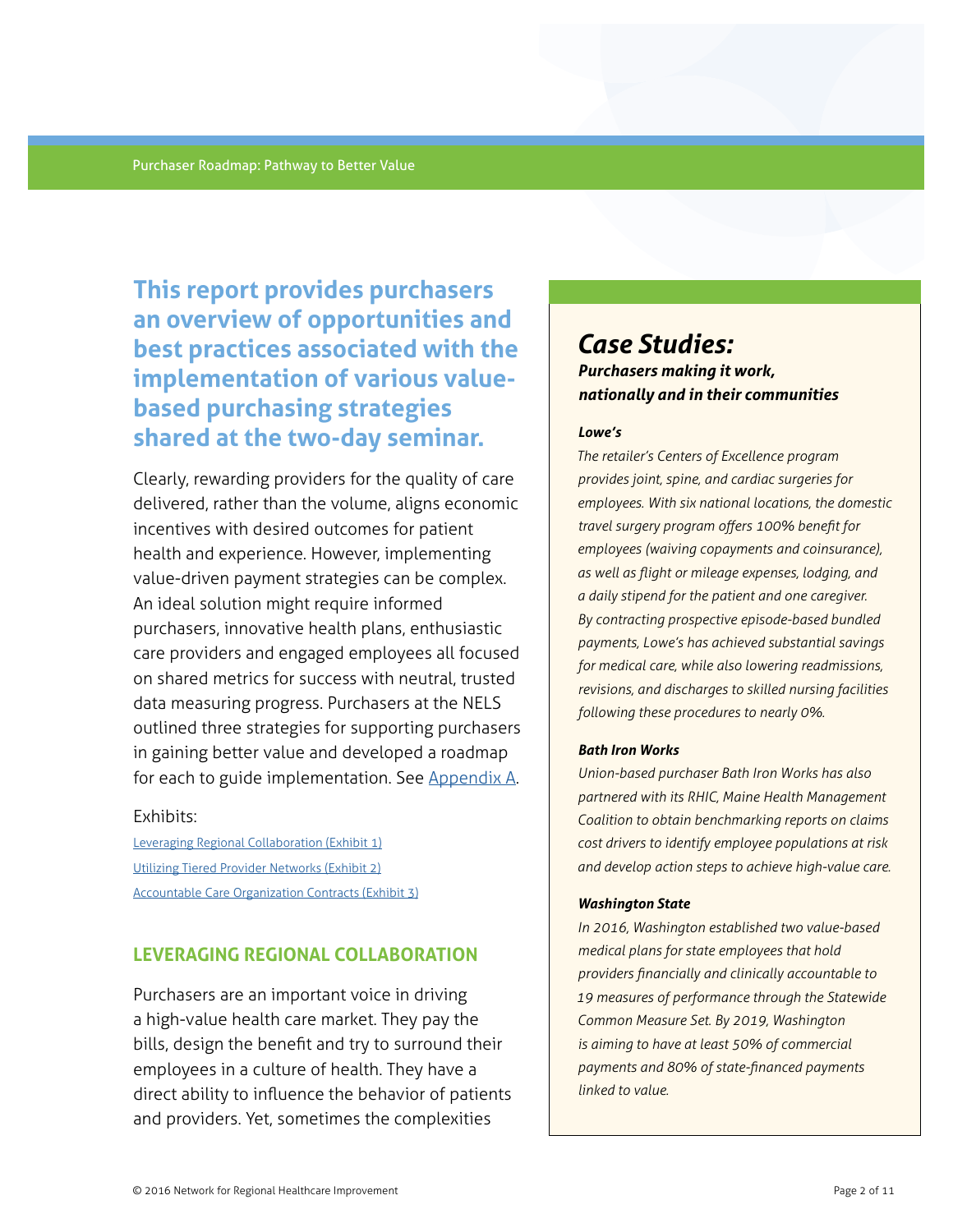of the system leave even the largest of purchasers feeling less than empowered. In developing the first roadmap, attendees identified the infrastructure they felt would be necessary for purchasers to solidify their roles as strong voices for value in their organizations, their communities and nationally.

Purchasers thought RHICs could serve an important role as a convener. It can be difficult to begin a community conversation on payment reform. If a RHIC hosted a forum for dialogue and education, as shown in the first column of the "Leveraging Regional Collaboration" roadmap (see  $Exhibit 1$  in Appendix A) it might ignite more substantive discussions between health care providers, health plans and purchasers.

Purchasers said they would appreciate access to an inexpensive, third-party data set where they could find meaningful, actionable information on differences in the quality and value of health care providers and treatments. As noted in the "Leveraging Regional Collaboration" roadmap, such a data set could be used to calculate

# *Case Studies: Purchasers making it work, nationally and in their communities (cont.)*

#### *Minnesota Community Measurement*

*Minnesota Community Measurement (MNCM) publicly reports information on cost, quality and patient experience. Large purchasers, including the Minnesota State Employee Group Insurance Program use this in a variety of ways including pay for performance programs. Purchasers have also used TCOC as a core foundation in the creation of three tier provider networks. Employees choosing high-value providers have been rewarded with either lower premium payroll deductions or lower employee contribution through benefit design. Using this model, after studying a large core group of purchasers over several years, over one-half of employees did migrate to the highest value (tier 1) providers, and network cost trend was minimized to 8%.*

important metrics of cost and resource use as well as serve as a platform for deeper analysis. Purchasers thought such a data set could supplement the information they receive from their health plan partners, brokers and consultants. Some purchasers noted they are currently using data provided by their local RHIC for this purpose.

### **UTILIZING TIERED PROVIDER NETWORKS**

Using total cost of care or other value-based measures of care, purchasers can restructure networks to create provider tiers based on performance for total cost, efficiency, and quality. Through benefit plan design and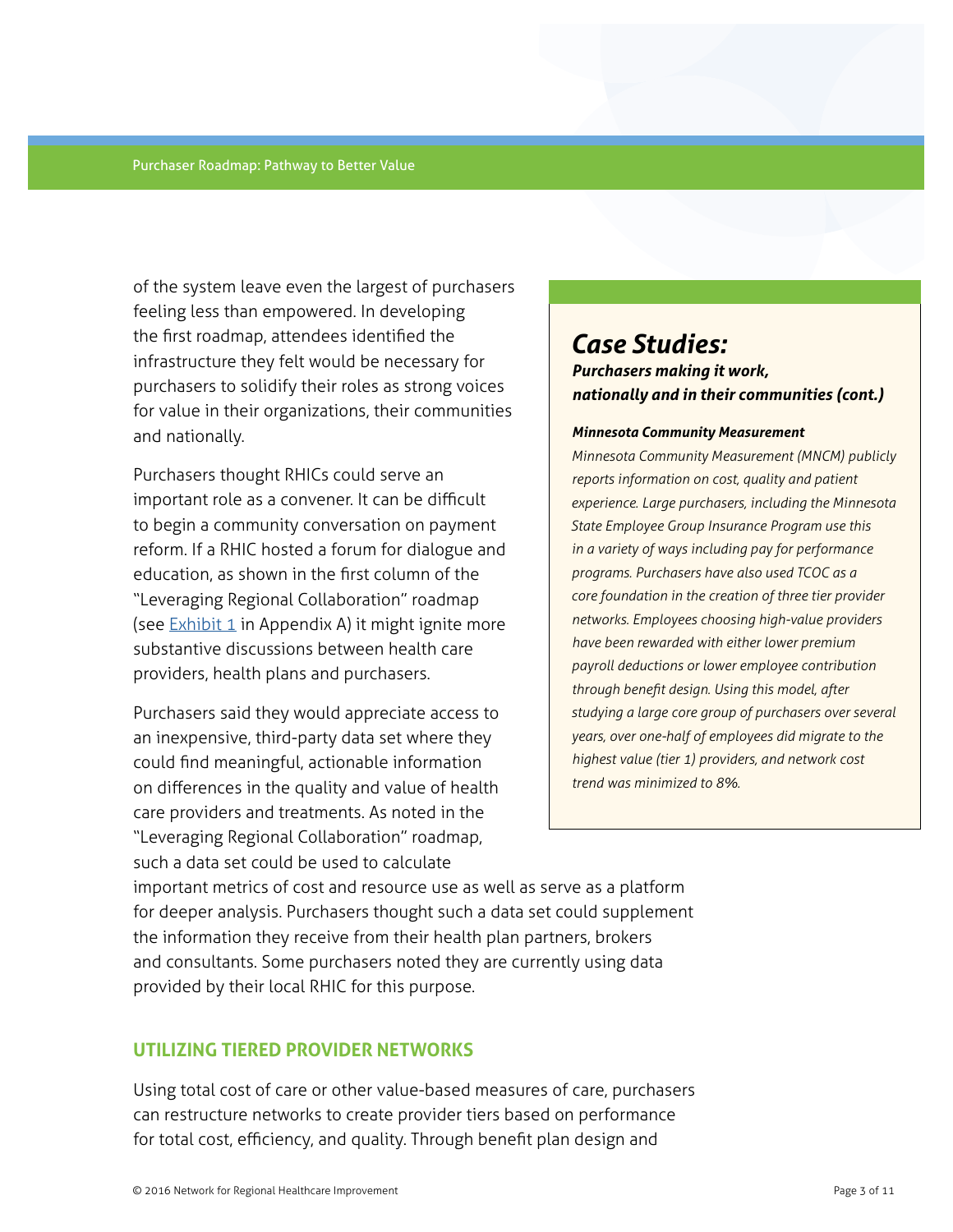education, purchasers can guide employees to select provider organizations offering the highest value care. In addition to encouraging informed patient decision-making, tiered networks motivate providers to continually improve the efficiency and effectiveness of care practices.

Tiered networks can range from a full-replacement strategy to the development of a "Centers of Excellence" designation for providers locally or nationally shown to provide better value for high-cost or high-volume conditions with variable outcomes. Purchasers liked this flexibility and discussed how a tiering strategy could be integrated into their existing benefit plans with minimal, if any, need to revise summary plan documents, which they noted requires a significant effort.

As shown in the "Tiered Networks" roadmap (see  $Exhibit 2$  in Appendix A) one of the first decisions for a purchaser considering tiering, is whether to use a network structure already developed by their health plan or implement independently. Many purchasers said they would prefer the simplicity of a "plug-and-play" option, they said it can be difficult to gain clarity around how carriers identify high-performing providers. To address this concern, they suggested RHICs could share with purchasers available cost and quality data to confirm results provided by commercial carriers.

While acknowledging the positive impact of tiered networks on care delivery and provider

# *Tools for Employee Engagement*

#### *RIGHT CARE, RIGHT TIME*

*Choosing Wisely, created by the ABIM Foundation, empowers patients to choose care that is supported by evidence, free from harm, truly necessary, and that avoids duplication. Educational materials developed with Consumer Reports are available at [www.](http://www.choosingwisely.org) [choosingwisely.org](http://www.choosingwisely.org).*

*The U.S. Preventive Services Task Force's free app, Electronic Preventive Services Selector (ePSS), and website provides individuals with a personalized list of recommended screenings based on age, gender, and common risk factors. Visit [http://epss.ahrq.gov/](http://epss.ahrq.gov/PDA/index.jsp) [PDA/index.jsp](http://epss.ahrq.gov/PDA/index.jsp) to download the app on a computer or smartphone.*

#### *MANAGING COMPLEX CONDITIONS*

*The Cochrane Review provides up-to-date summaries of new healthcare research in a consumer-friendly format that includes a brief description of the study, key results, and the quality of the evidence. View at [www.cochrane.org.](http://www.cochrane.org)*

*Comparative information on specialty care has been sparse historically. Consumer Checkbook and ProPublica now offer comparative data on outcomes for several types of specialty care. Visit them at <https://projects.propublica.org/surgeons/>and [http://www.checkbook.org/surgeonratings/.](http://www.checkbook.org/surgeonratings/)*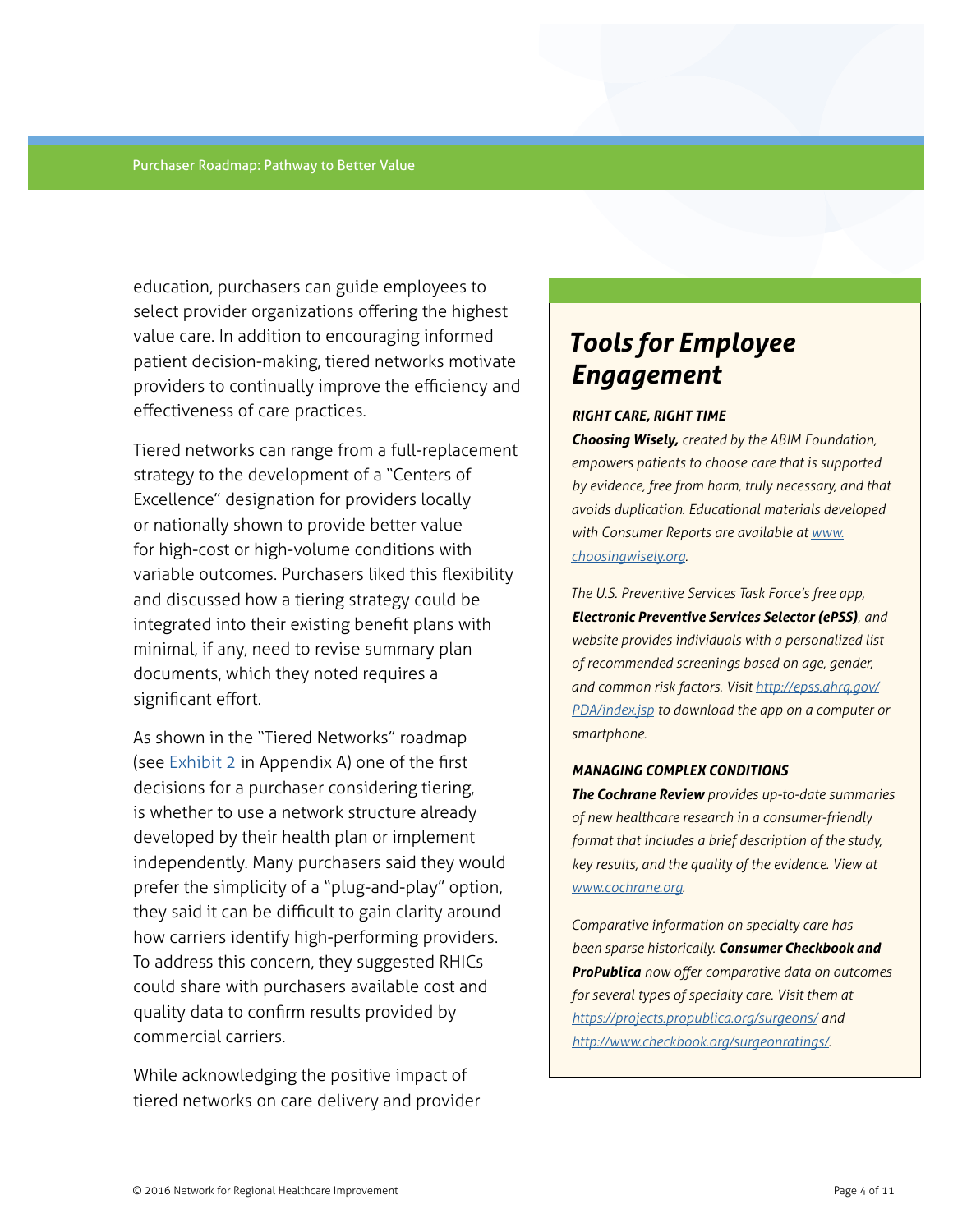selection, purchasers expressed hesitation about restricting employee choice. Some suggested a tiering structure with multiple levels of innetwork providers with the greatest benefits going to employees choosing the highest value providers. They hoped this would provide the signaling necessary for market movement without essentially stripping benefits from employees who did not choose top performers, for any number of reasons.

Attendees also indicated a need for resources to assist provider practices in managing the influx of new patients that may result from a tiered network design. Potential channels and support for this communication are shown in the final columns of the "Tiered Network" roadmap. Clear

# *Tools for Employee Engagement (cont.)*

#### *QUALITY & COST VARIATION*

*In addition to data provided by health plans and transparency vendors, many RHICs now provide detailed data to the public and privately for purchasers and consumers to better understand differences in quality and in some cases, cost and resource use. Visit [http://www.getbettermaine.org/](http://www.getbettermaine.org)  and <http://www.mnhealthscores.org/>. Contact your local RHIC or visit<http://www.nrhi.org/>for more information.* 

communication with providers and employees prior to network changes was identified as an essential strategy for success. Patient navigators can assist employees in understanding network changes, in addition to easing logistical transitions, such as finding a new provider.

# **BUILDING OR ACCESSING ACCOUNTABLE CARE ORGANIZATIONS**

Accountable Care Organizations (ACOs) link provider reimbursement to a variety of care outcomes, including quality, total cost, and patient experience. Despite their promise to improve value, uptake in the commercial market has been uneven nationally<sup>2</sup>. As noted in the first column of the "Accountable Care Organization" roadmap (see *Exhibit*  $\overline{3}$  $\overline{3}$  $\overline{3}$  in Appendix A) purchasers identified three education and dialogue opportunities as necessary to hasten adoption:

<sup>2</sup> Muhlestein, D., & McClellan, M. (2016). Accountable Care Organizations In 2016: Private And Public-Sector Growth And Dispersion. *Health Affairs Blog*.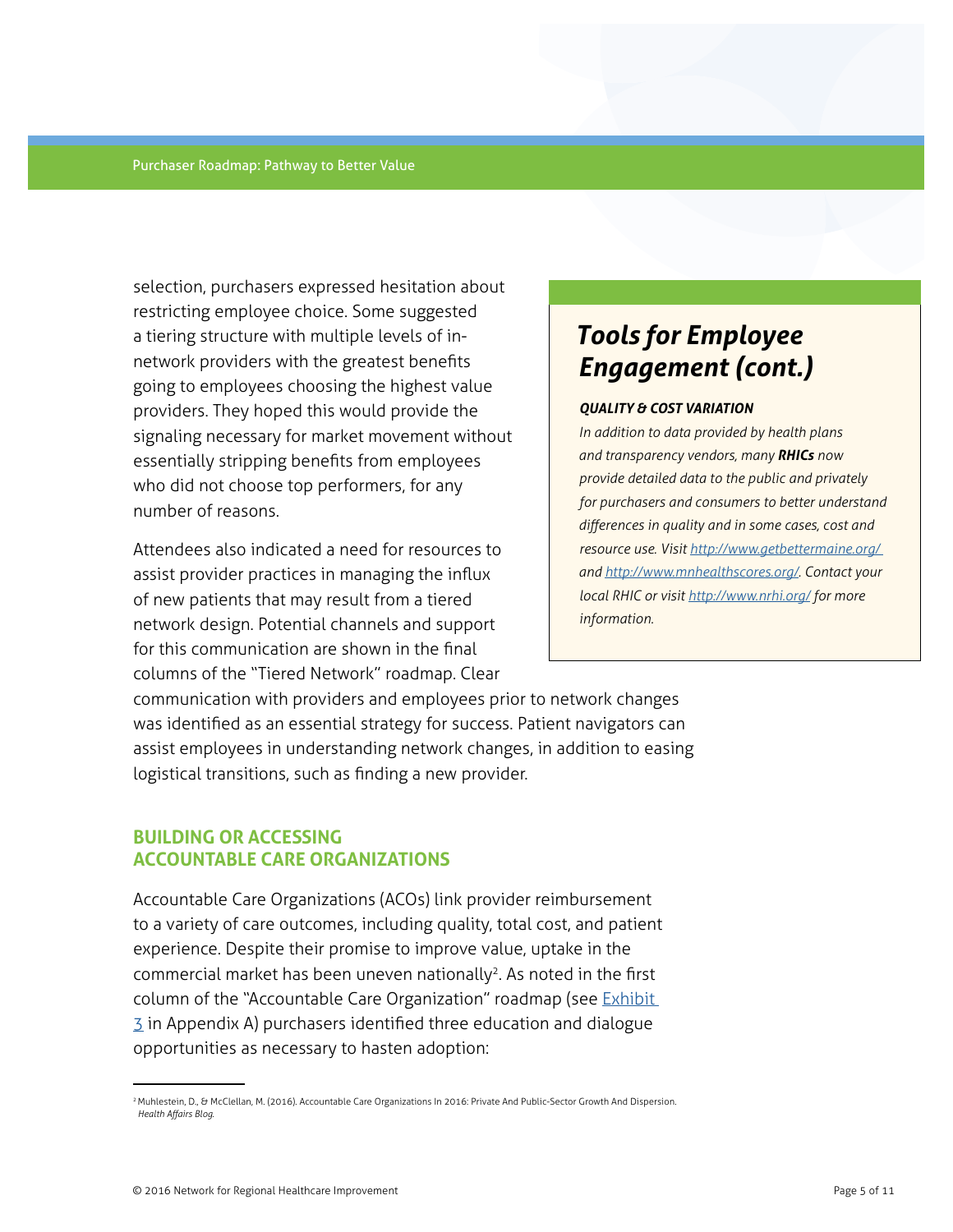- 1. Partnering with RHICs to convene interested stakeholders including health plans, providers and other purchasers.
- 2. Leveraging RHICs' data sources to supplement data from health plans and consultants, specifically for benchmarking.
- 3. Educating employees about potential benefits of moving to a more aligned reimbursement model while being transparent about how patients will be protected from its risks.

While some purchasers prefer to negotiate ACO arrangements directly with health care providers, others said they lack the time, technical expertise, data and purchasing power to go it alone. They are looking to their health plans to bring more ACO options to the commercial market. Further, even some purchasers interested in direct contracting may prefer handing off administration to a health plan. All of these options are shown in the "Accountable Care Organization" roadmap, along with next steps depending on the purchaser's chosen path.

Purchasers focused much of their attention on the need for strong employee engagement. Success, they said depends on employees "buying in" to the ACO concept, selecting from the more limited ACO network and looking past initial transition hurdles such as longer wait times.

As with tiered networks, achieving such success requires coordinated communications to employees and their health care providers. The final columns of the "Accountable Care

# *THREE TIPS FROM PURCHASERS WHO HAVE SUCCEEDED*

*1. Imitation is the highest form of flattery* 

*Even purchasers interested in direct contracting or developing their own tiering need not start from scratch. Connect with others locally and nationally and copy where it makes sense. [The Pacific Business](http://www.pbgh.org/pvn)  [Group on Health Purchaser Value Network](http://www.pbgh.org/pvn) brings the purchaser perspective to policy conversations and informs purchasers about opportunities to drive better value via toolkits, webinars and other educational sessions. [The Catalyst for Payment Reform](http://www.catalyzepaymentreform.org) offers a model health plan RFI, a toolkit for developing an ACO strategy and other resources.*

#### *2. Communicate, Communicate, Communicate*

*The need for extensive, accurate and clear communications internally and externally cannot be underestimated. One purchaser suggested planning for a year of lead time to sufficiently communicate plans and goals with employees, senior executives and community partners including providers. Some states even legally require providers receive certain communications within a specific lead time before a network can be narrowed.*

### *3. Collaborate to Find Shared Goals for Value and Implementation*

*Physicians and their patients are in the best position to change the health care system. Encouraging health care providers and employee representatives to offer ideas for performance metrics, communications strategies and logistics leads to informed, actionable suggestions. It also gives other physicians and employees more confidence in the process.*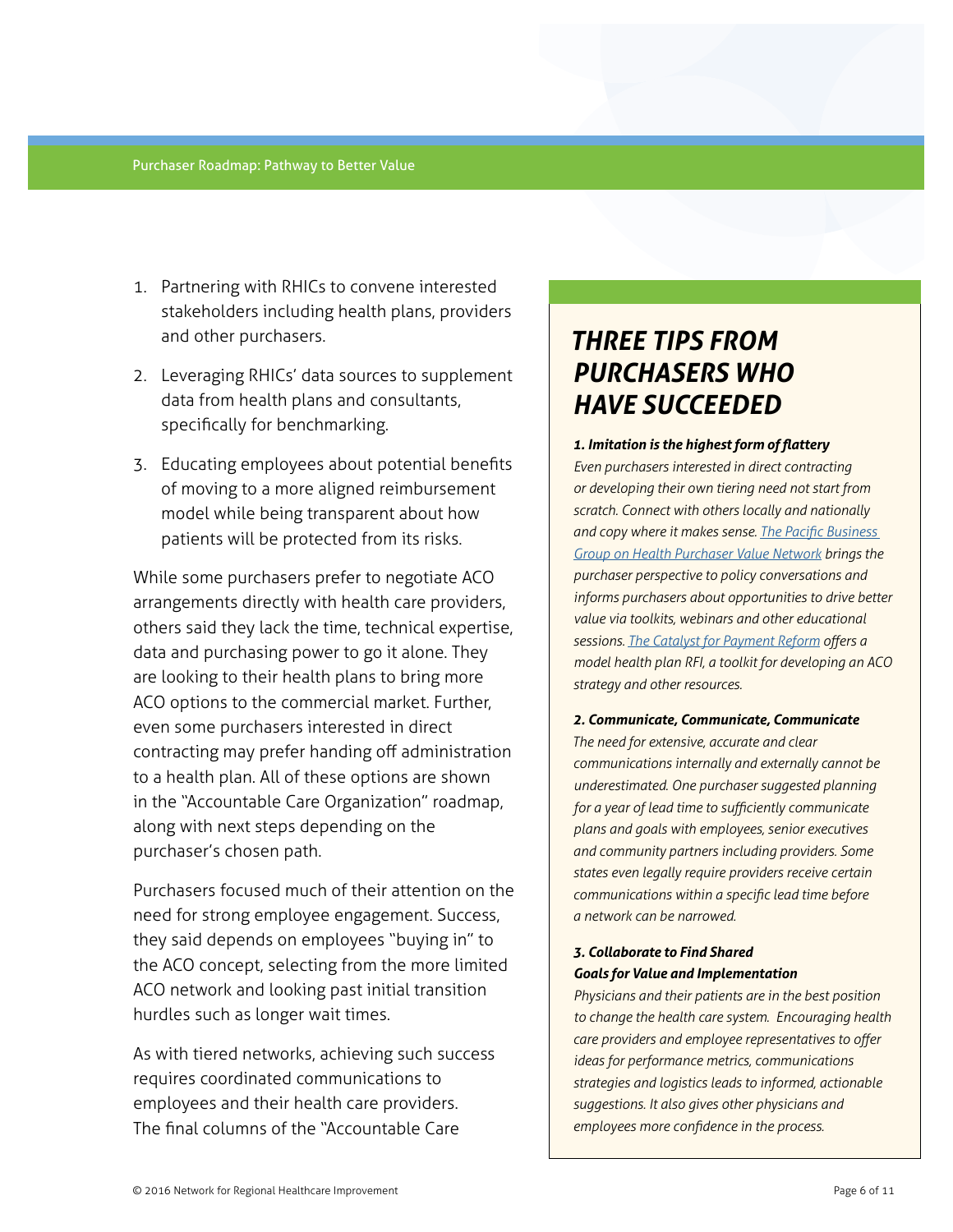Organization" roadmap show possible dissemination paths for this information. Health care providers, both inside and outside the ACO network will need to understand the program, what it will mean for patients, why they were or were not chosen and opportunities for the future. Purchasers noted the role RHICs could play in supporting purchasers and health plans with this outreach. They also suggested the development of an education campaign for the general public about differences in health care quality and value. The Washington Health Alliance, in partnership with the Washington State Health Care Authority's Healthier Washington initiative, created a campaign called the "Savvy Health Care Shopper." The video, infographics and brochures can support purchasers in educating patients and their families regarding how to identify high-value health care. More information is available at [http://oyh.wacommunitycheckup.org/](http://oyh.wacommunitycheckup.org/category/becoming-a-savvy-healthcare-shopper/) [category/becoming-a-savvy-healthcare-shopper/](http://oyh.wacommunitycheckup.org/category/becoming-a-savvy-healthcare-shopper/).

#### **CONCLUSION**

The explosion of health care data availability and the spread of new payment models gives purchasers an unprecedented opportunity to redesign health care markets in their own communities and nationally. However, such a shift cannot be successful without innovative health plan and health system partners and an educated public. RHICs, with their multi-stakeholder partnerships and access to data, offer a supportive forum for purchasers looking to make these complex and important transitions.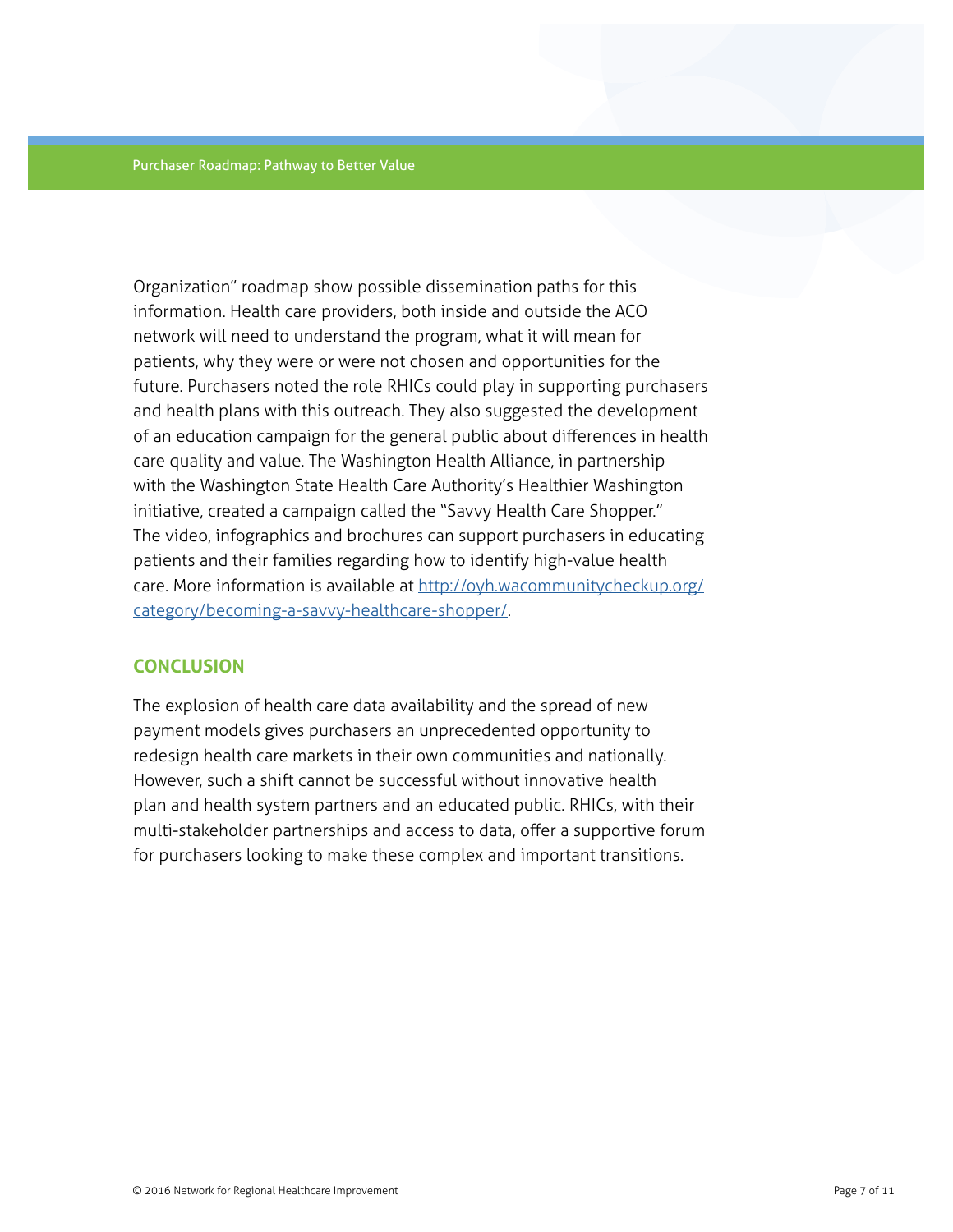# **Appendix A**

# **PURCHASER ROADMAPS**

| Exhibit 1 | Leveraging Regional Collaboration              |
|-----------|------------------------------------------------|
| Exhibit 2 | Utilizing Tiered Provider Networks             |
| Exhibit 3 | <b>Accountable Care Organization Contracts</b> |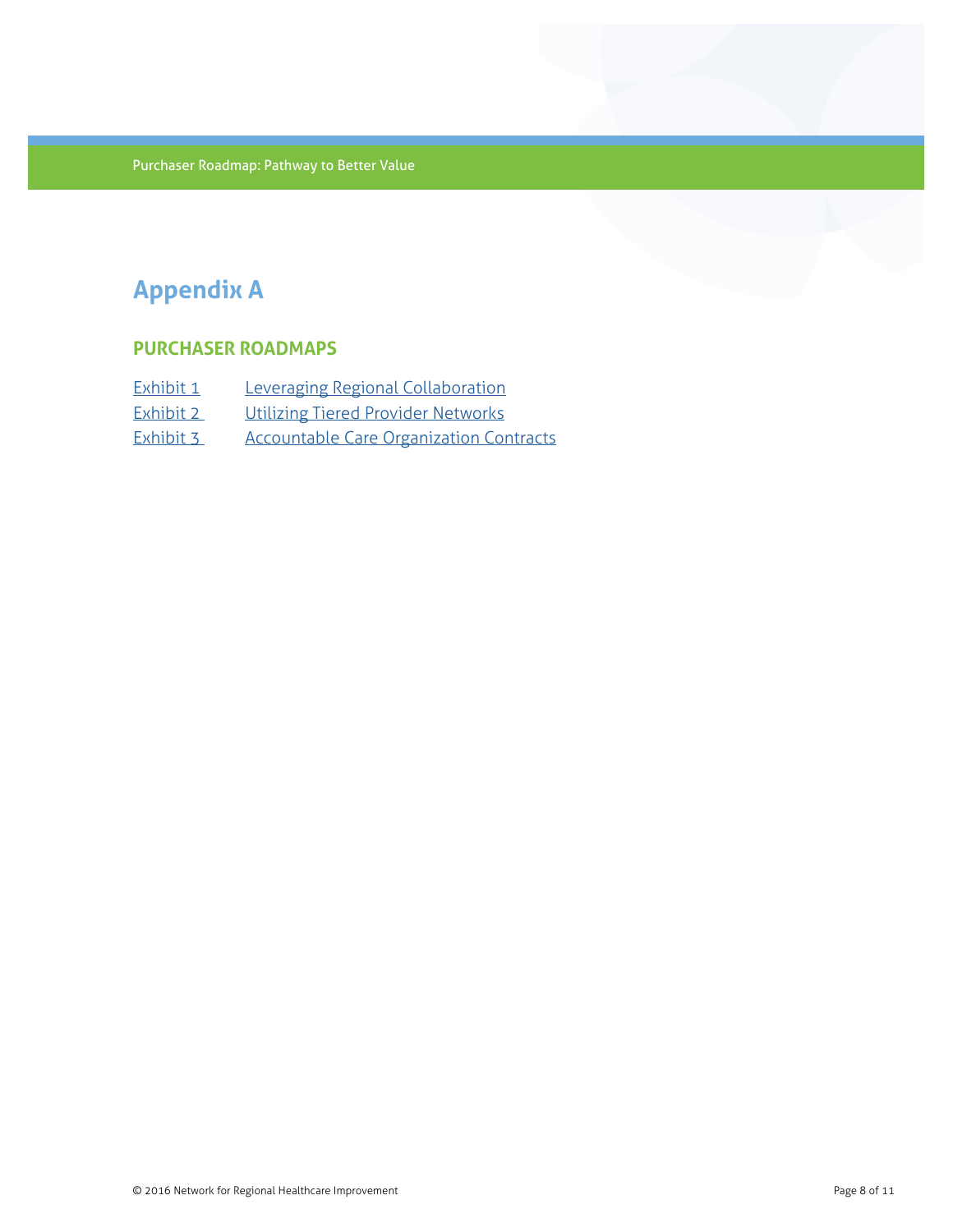<span id="page-10-0"></span>

Page 9 of 11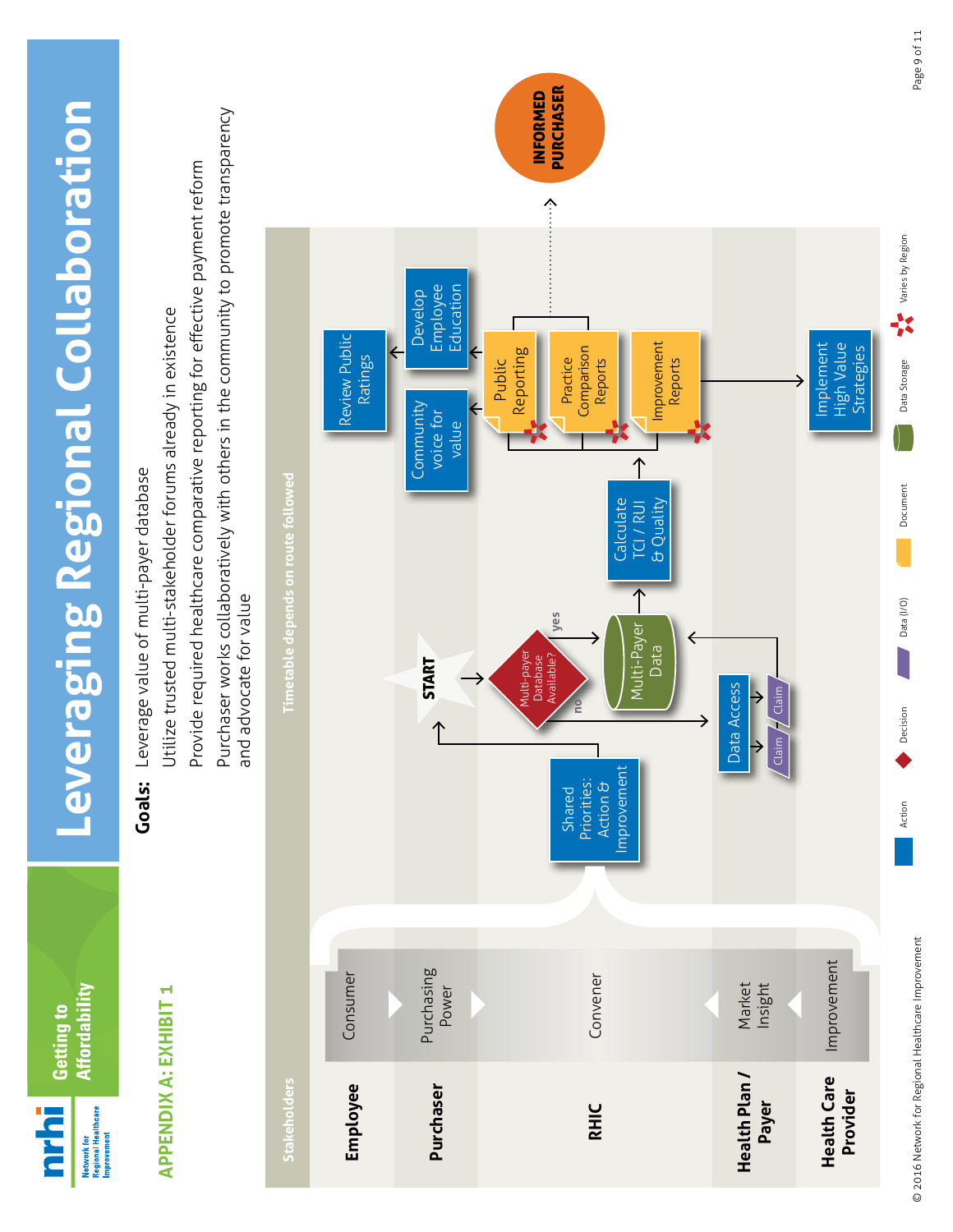Affordability Getting to Network for<br>Regional Healthcare<br>Improvement **Drin** 

**Tiered Networks Tiered Networks**

# **APPENDIX A: EXHIBIT 2 APPENDIX A: EXHIBIT 2**

Employee choice for highest value care **Goals:** Employee choice for highest value care

Reward Providers that are working hard to drive value within their own systems Reward Providers that are working hard to drive value within their own systems

<span id="page-11-0"></span>

© 2016 Network for Regional Healthcare Improvement Page 10 of 11 © 2016 Network for Regional Healthcare Improvement

Page 10 of 11

Varies by Region

Data Storage

Action Decision Decision Decision Decision Decision Decision Decision Decision Decision Decision Decision Decision

Data (I/O)

Decision

Action

**Pocument**